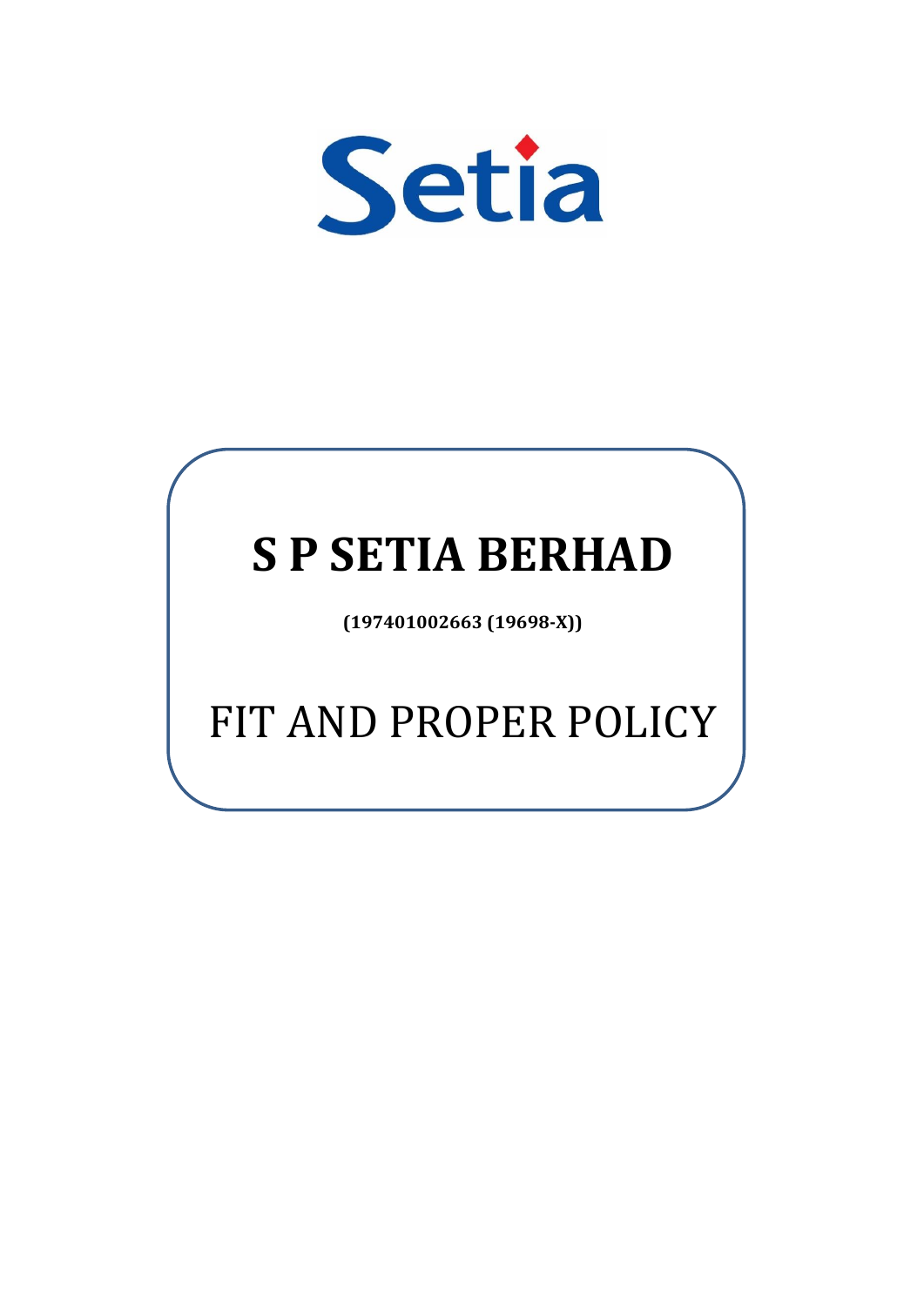### FIT AND PROPER POLICY

#### Contents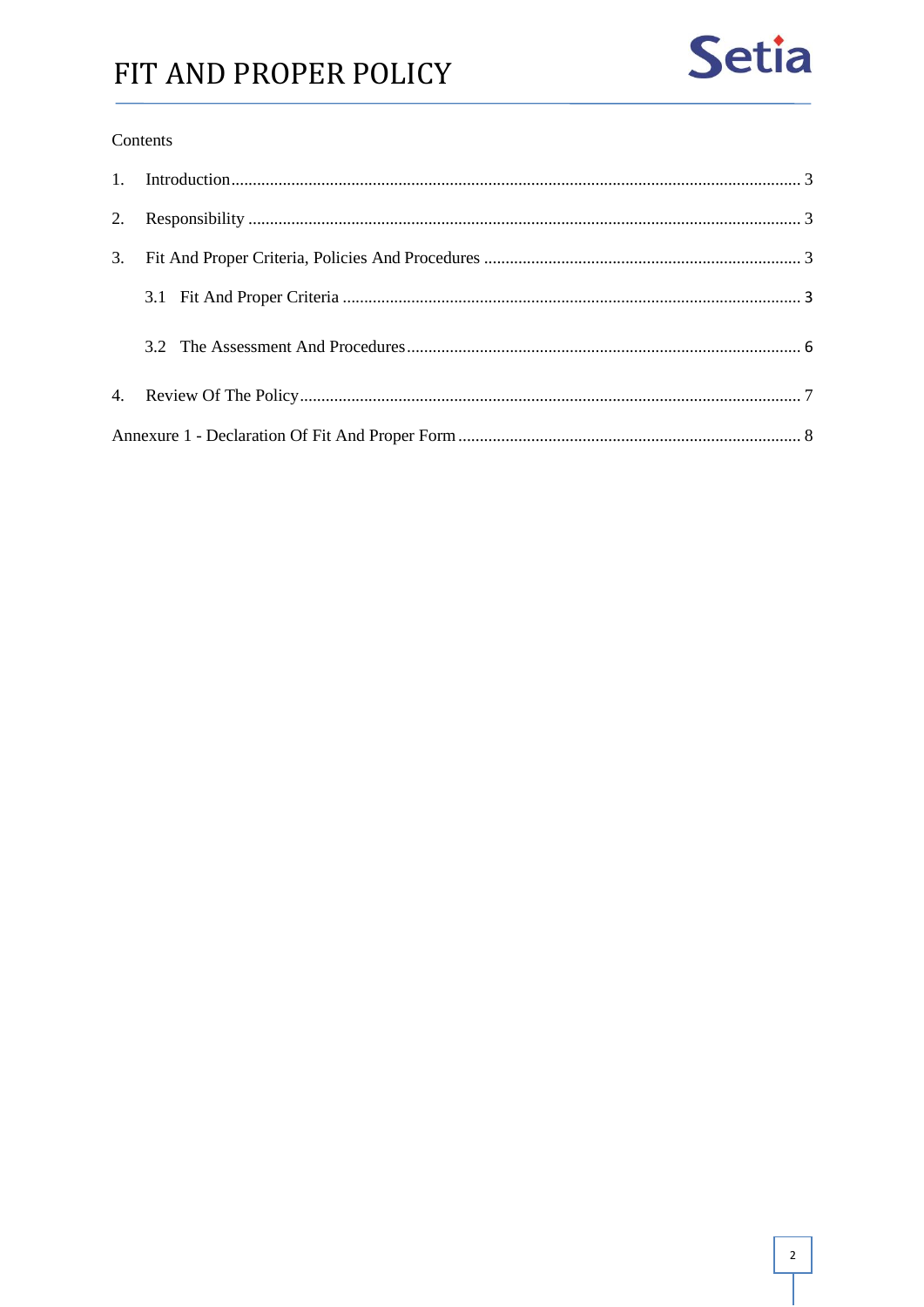#### <span id="page-2-0"></span>**1. INTRODUCTION**

- 1.1 The Board of Directors ("Board") of S P Setia Berhad ("S P Setia" or "the Company") provides strategic leadership and ensures that good corporate governance culture permeates throughout the Company and its subsidiaries ("S P Setia Group").
- 1.2 As such, all Directors of the Company and S P Setia Group must have the necessary qualities, competencies, experience and time that will allow them to perform the duties and carry out the responsibilities required of the position in the most effective manner.
- 1.3 The Fit and Proper Policy ("Policy") must be read in conjunction with the Board Charter and serves as a guide to the Nomination and Remuneration Committee ("NRC") and Board of the Company in their assessments of the following:
	- (1) Existing Directors of the Company seeking for re-election/re-appointment or whenever the Company becomes aware of information that may materially compromise a person's fitness and propriety; and
	- (2) Candidates identified to be elected or appointed as Directors of the Company.

#### <span id="page-2-1"></span>**2. RESPONSIBILITY**

- 2.1 The Board and NRC are primarily responsible for ensuring that all Directors of the Company and S P Setia Group fulfil fit and proper requirements and for conducting assessments of the fitness and propriety of the Directors.
- 2.2 The Board is committed to ensuring that the Directors have the appropriate skill and experience commensurate with the role that they hold, and will make all final determinations on the fitness and propriety of the Directors.

#### <span id="page-2-2"></span>**3. FIT AND PROPER CRITERIA, POLICIES AND PROCEDURES**

#### <span id="page-2-3"></span>**3.1 Fit and Proper Criteria**

3.1.1 A Director of the Company or any person to be appointed as a Director of S P Setia Group must not be disqualified to act under the Sections 198 or 199 of the Companies Act 2016 ("the Act"), and have been assessed to have met all the fit and proper criteria based on, at minimum, relating to the following: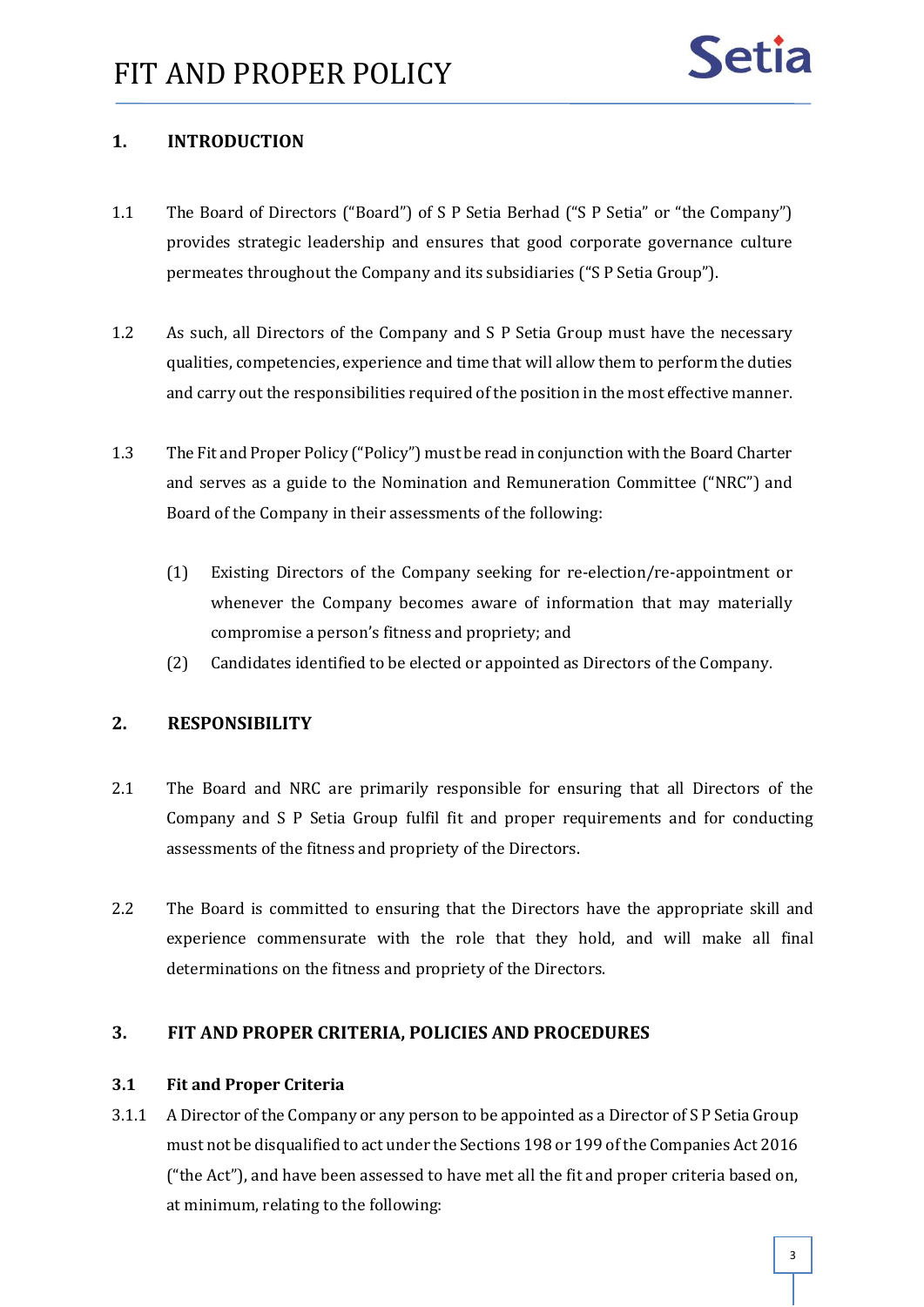- (1) character and integrity;
- (2) experience and competency; and
- (3) time and commitment.
- 3.1.2 The fit and proper criteria<sup>1</sup> of a Director include but not limited to the following:

#### **(1) Character and Integrity**

- (i) Probity
	- He is compliant with legal obligations, regulatory requirements and professional standards.
	- He has not been obstructive, misleading or untruthful in dealings with regulatory bodies or a court of law.
- (ii) Personal integrity
	- He has not perpetrated or participated in any business practices which are deceitful, oppressive, improper (whether unlawful or not), or which otherwise reflect discredit on his professional conduct.
	- His service contract (i.e. in the capacity of management or director) had not been terminated in the past due to concerns on personal integrity.
	- He has not abused other positions that he has held or is holding in a manner that contravenes the principles of good governance.
- (iii) Financial integrity
	- He manages personal debts or financial affairs satisfactorily.
	- Demonstrates ability to fulfil personal financial obligations as and when they fall due.

#### (iv) Reputation

- He is of good repute in the financial and business community.
- He has not been the subject of civil or criminal proceedings or enforcement action, in managing or governing an entity for the past 10 years.

<sup>&</sup>lt;sup>1</sup> Bursa Malaysia Corporate Governance Guide 4<sup>th</sup> Edition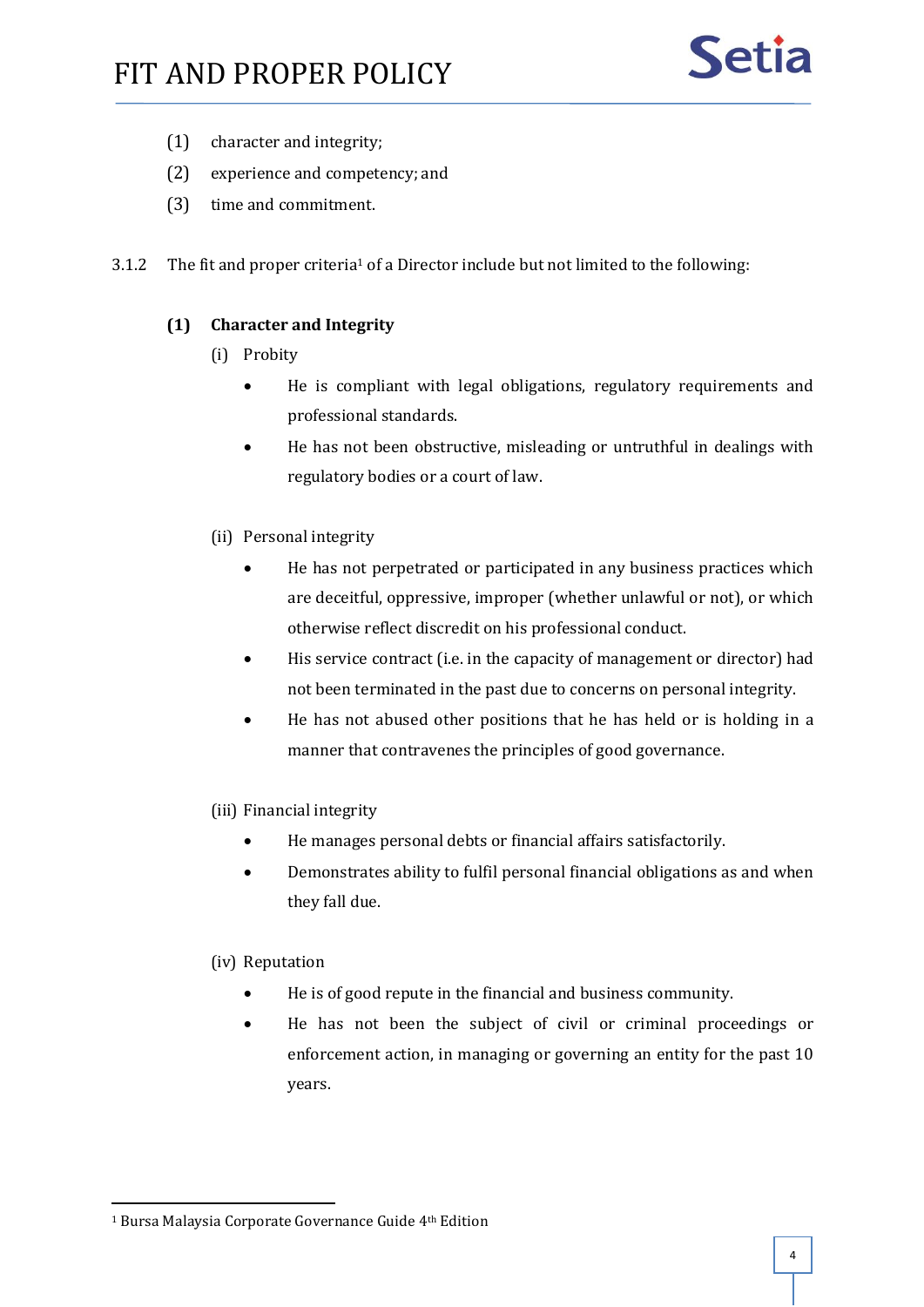• He has not been substantially involved in the management of a business or company which has failed, where that failure has been occasioned in part by deficiencies in that management.

#### **(2) Experience and Competence**

- (i) Qualifications, trainings and skills
	- He possesses education qualification that is relevant to the skill set that the director is earmarked to bring to bear onto the boardroom (i.e. a match to the board skill set matrix as set out in the Board Diversity Policy).
	- He has a considerable understanding on the business and workings of the S P Setia Group.
	- He possesses general management skills as well as understanding of corporate governance and sustainability issues.
	- He keeps knowledge current based on continuous professional development.
	- He possesses leadership capabilities and a high level of emotional intelligence.
- (ii) Relevant experience and expertise
	- He possesses relevant experience and expertise with due consideration given to past length of service, nature and size of business, responsibilities held, number of subordinates as well as reporting lines and delegated authorities.

(iii) Relevant past performance or track record

- He has or had a career of occupying a high-level position in a comparable organisation, and was accountable for driving or leading the organisation's governance, business performance or operations.
- He possesses commendable past performance record as gathered from the results of the annual board effectiveness evaluation.

#### **(3) Time and Commitment**

- (i) Ability to discharge role having regard to other commitments
	- He is able to devote time as a Director, having factored other outside obligations including concurrent management and/or board positions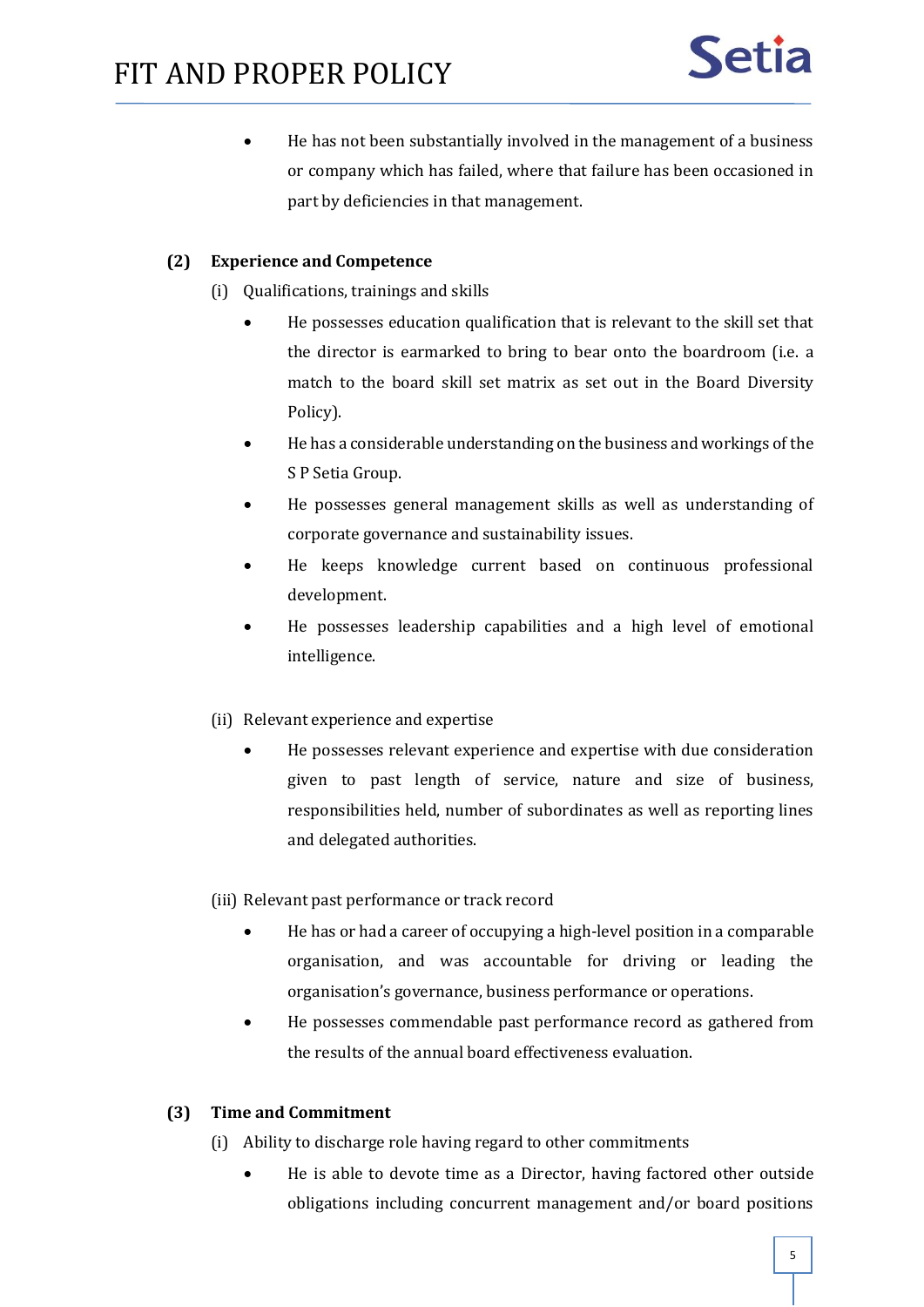held by him across listed issuers and non-listed entities (including notfor-profit organisations).

- (ii) Participation and contribution in the board or track record
	- He demonstrates willingness to participate actively in board activities.
	- He demonstrates willingness to devote time and effort to understand the businesses and exemplifies readiness to participate in events outside the boardroom.
	- He manifests passion in the vocation of a director.
	- He exhibits ability to articulate views independently, objectively and constructively.
	- He exhibits open mindedness to the views of others and ability to make considered judgment after hearing the views of others.

#### <span id="page-5-0"></span>**3.2 The Assessment and Procedures**

- 3.2.1 The NRC (with the assistance of the Company Secretary) will assess each Director standing for re-election/re-appointment as well as a candidate identified for a new appointment as Director of the Company based on the criteria set under Item 3.1 above before recommending to the Board for consideration and approval. The fit and proper assessment may also be conducted whenever the Company becomes aware of information that may materially compromise a Director's fitness and propriety.
- 3.2.2 The Declaration of Fit and Proper Form to be completed by a person who has been identified for appointment as a Director or for re-election/re-appointment as a Director is set out **in Annexure 1** or in such other form as the NRC may determine from time to time.
- 3.2.3 Independent check and assessment on the candidate shall be based on publicly available information and forms part of the process in determining the suitability of the person who has been identified for appointment as a Director.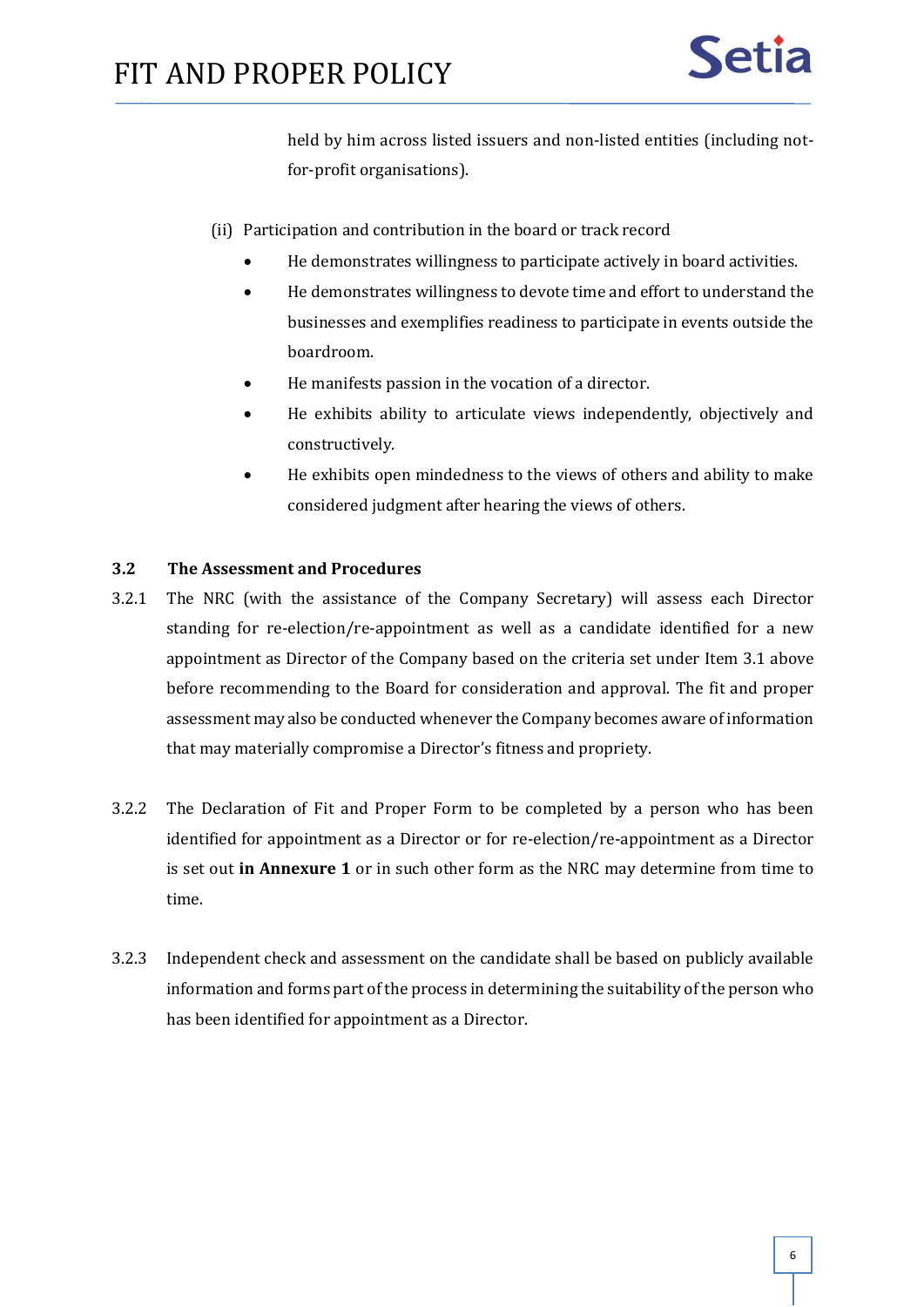

#### <span id="page-6-0"></span>**4. REVIEW OF THE POLICY**

4.1 The NRC shall recommend any change to the Policy as the NRC deems appropriate to the Board for approval. The Policy shall be assessed, reviewed and updated where necessary to align to best practices and regulatory changes.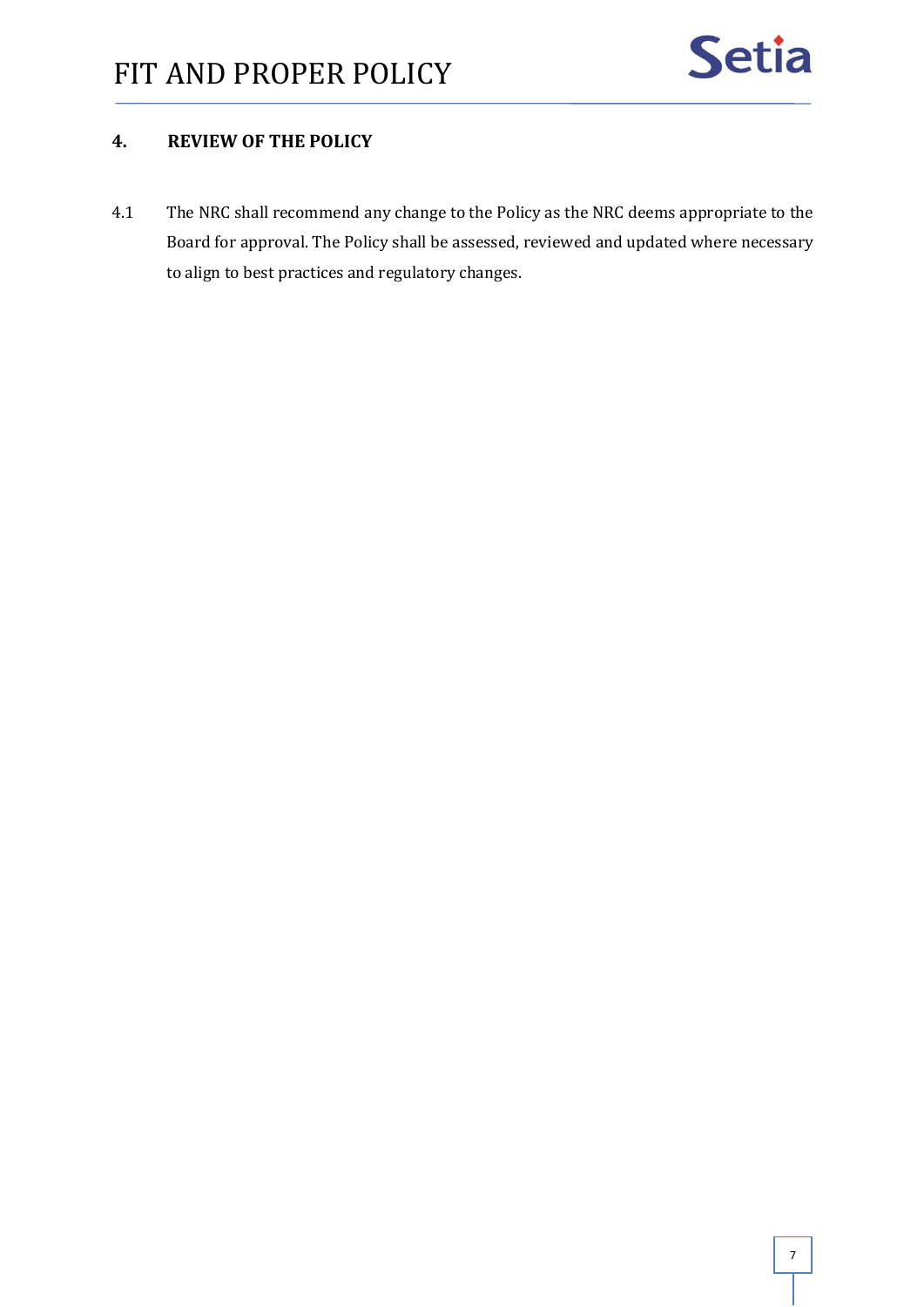#### <span id="page-7-0"></span>**Annexure 1 - Declaration of Fit and Proper Form**

Name: ………………………………………………………………….. NRIC/Passport No.:…………………..………….

do hereby solemnly affirm and declare the following:

| No. | Criteria                                                                                                                                                                                                                                                                                                                                                                | <b>YES</b> | N <sub>O</sub> |
|-----|-------------------------------------------------------------------------------------------------------------------------------------------------------------------------------------------------------------------------------------------------------------------------------------------------------------------------------------------------------------------------|------------|----------------|
|     | <b>Probity, Personal Integrity and Reputation</b>                                                                                                                                                                                                                                                                                                                       |            |                |
| 1.  | I have not been the subject of any proceedings of a disciplinary or<br>criminal nature, or has been notified of any impending proceedings or<br>of any investigations, which might lead to such proceedings;                                                                                                                                                            |            |                |
| 2.  | I have not contravened any provision made by or under any written law<br>designed to protect members of the public against financial loss due to<br>dishonesty, incompetence or malpractice;                                                                                                                                                                            |            |                |
| 3.  | I have not contravened any of the requirements and standards of a<br>regulatory body, professional body, government or its agencies;                                                                                                                                                                                                                                    |            |                |
| 4.  | I or any business in which I have a controlling interest or exercise<br>significant influence, have not been investigated, disciplined,<br>suspended or reprimanded by a regulatory or professional body, a<br>court or tribunal, whether publicly or privately;                                                                                                        |            |                |
| 5.  | I have not been engaged in any business practices which are deceitful,<br>oppressive or otherwise improper (whether unlawful or not), or which<br>otherwise reflect discredit on my professional conduct;                                                                                                                                                               |            |                |
| 6.  | I have not been dismissed, asked to resign or have resigned from<br>employment or from a position of trust, fiduciary appointment or<br>similar position because of questions on my honesty and integrity;                                                                                                                                                              |            |                |
| 7.  | I have not been associated, in ownership or management capacity, with<br>a company, partnership or other business association that has been<br>refused registration, authorisation, membership or a licence to conduct<br>any trade, business or profession, or has had that registration,<br>authorisation, membership or licence revoked, withdrawn or<br>terminated; |            |                |
| 8.  | I have not held a position of responsibility in the management of a<br>business that has gone into receivership, insolvency, or involuntary<br>liquidation while I was connected with that business;                                                                                                                                                                    |            |                |
| 9.  | I have not been a director of, or have been directly concerned in the<br>management of, any corporation which is being or has been wound up<br>by a court or other authority competent to do so within or outside<br>Malaysia, or of any licensed institution, the licence of which has been<br>revoked under any written law;                                          |            |                |
| 10. | In the past, I have not acted unfairly or dishonestly in my dealings with<br>my customers, employer, auditors and regulatory authorities;                                                                                                                                                                                                                               |            |                |